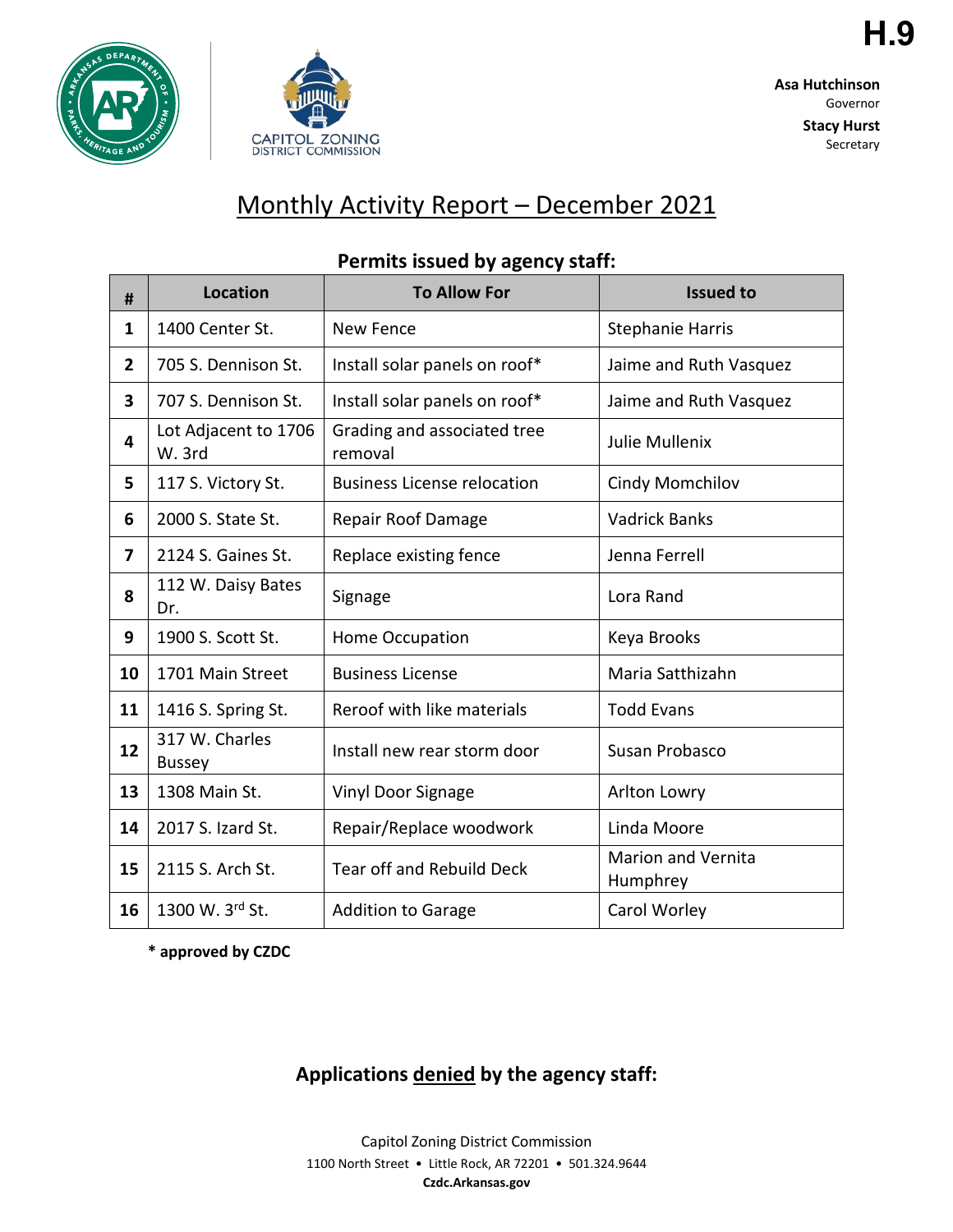| # | Location | To Allow For    | Applicant(s) |
|---|----------|-----------------|--------------|
|   |          | None this month |              |

#### **Public meetings held:**

| # | <b>Body</b>                            | <b>Purpose</b>          | <b>Volunteer Hours</b> |
|---|----------------------------------------|-------------------------|------------------------|
|   | Design Review Committee                | Regular monthly meeting |                        |
|   | <b>Mansion Area Advisory Committee</b> | Regular monthly meeting |                        |

## **Applications approved by the Commission:**

| Location | <b>To Allow For</b> | Applicant(s) |
|----------|---------------------|--------------|
|          | None this month     |              |

## **Applications deferred by the Commission:**

| <b>H</b> | Location | <b>To Allow For</b> | Applicant(s) |
|----------|----------|---------------------|--------------|
|          |          | None this month     |              |

#### **Applications denied by the Commission:**

| # | Location | <b>To Allow For</b> | Applicant(s) |
|---|----------|---------------------|--------------|
|   |          | None this month     |              |

#### **Sanctions ordered by the Commission:**

| # | Location | <b>Violation</b> | Order           | Owner(s) |
|---|----------|------------------|-----------------|----------|
|   |          |                  | None this month |          |

#### **Appeals of Commission decisions:**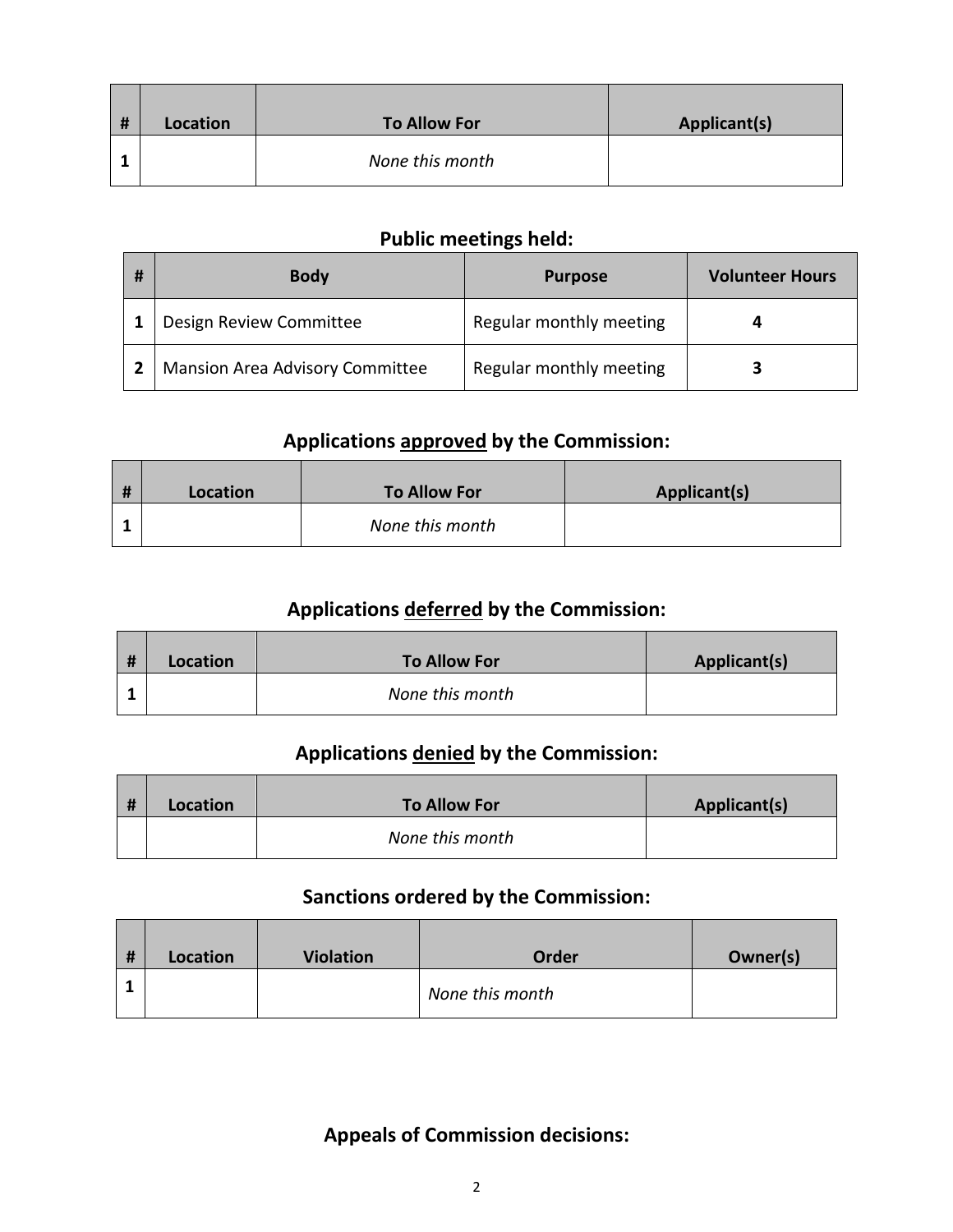| # | Location | <b>Action appealed</b> | Appellant(s)       | <b>Review body</b> | <b>Status</b> |
|---|----------|------------------------|--------------------|--------------------|---------------|
|   |          |                        | None this<br>month |                    |               |

## **Alleged violations reported / monitored:**

| $\pmb{\sharp}$ | Location                  | <b>Alleged Violation</b>                                                 | <b>Status</b>                                                                                                                                          | Owner(s) of record                       | <b>Reported</b> |
|----------------|---------------------------|--------------------------------------------------------------------------|--------------------------------------------------------------------------------------------------------------------------------------------------------|------------------------------------------|-----------------|
| $\mathbf{1}$   | 1400 S. Center            | <b>Addition Windows Not Built</b><br>to Plan                             | Waiting on application<br>to legalize                                                                                                                  | <b>Stephanie Harris</b>                  | 11/21           |
| $\mathbf{2}$   | 523 W. 15th               | Neglected residence                                                      | Monitoring                                                                                                                                             | Gursarn & Patricia<br>Singh              | 09/2021         |
| 3              | 1601 & 1605<br>Center     | Overgrown/Foliage<br>encroachment; Neglected                             | Letter sent to owner                                                                                                                                   | <b>Natural State</b><br>Contractors Inc. | 09/2021         |
| 4              | 412 Daisy<br><b>Bates</b> | Unpermitted window<br>replacements                                       | Violation exists; letter<br>issued; awaiting<br>application/response                                                                                   | <b>Thomas Garday</b>                     | 08/2021         |
| 5              | 525 Daisy<br><b>Bates</b> | Unpermitted window<br>replacements                                       | Violation exists; letter<br>issued; met with<br>owner; application<br>went to Commission-<br>deferred until January<br>meeting                         | Julio Alvarado                           | 08/2021         |
| 6              | 1901 S. Arch              | Neglected residence                                                      | Monitoring;<br>Complainant given 3-1-<br>1 information                                                                                                 | <b>Natural State</b><br>Contractors Inc. | 07/2021         |
| 7              | 510 W. 16 <sup>th</sup>   | Improper siding installed;<br>door walled over                           | Contacted owner;<br>application submitted<br>(pending)                                                                                                 | Charles Mackey                           | 07/2021         |
| 8              | 219 W. 22nd               | Unpermitted window<br>replacements                                       | Stopped work; issued<br>violation letter; owner<br>submitted application,<br>denied, Certificate do<br>Economic Hardship<br><b>Application Pending</b> | Pledger Living Trust                     | 06/2021         |
| 9              | 214 W. 22nd               | Unpermitted siding<br>replacement                                        | Stop work order issued;<br>spoke with owner;<br><b>Show Cause Hearing</b><br>Held October 21st                                                         | Arnold Williams                          | 06/2021         |
| 10             | 1818 S. Gaines            | Possible DBN; Code issues                                                | <b>Contacted LR Code</b><br>Enforcement;<br>monitoring                                                                                                 | 2 RW's Financial<br>Corp.                | 06/2021         |
| 11             | 1901 S. Arch              | Open windows/neglect                                                     | Contacted LR Code<br>Enforcement                                                                                                                       | <b>Natural State</b><br>Contractors Inc. | 12/2020         |
| 12             | 2109 S. Center            | Unpermitted structure under<br>construction                              | City stop-work order<br>issued                                                                                                                         | Joseph<br>Kelley/Kathryn<br>Elliot       | 12/2020         |
| 13             | 2315 Chester              | Application submitted to city<br>without permit (window<br>replacements) | Contacted owner                                                                                                                                        | Kristine Hall                            | 09/2020         |
| 14             | 2420 S. Izard             | Neglect by owner                                                         | Contacted owner                                                                                                                                        | Nathan Turner                            | 09/2020         |